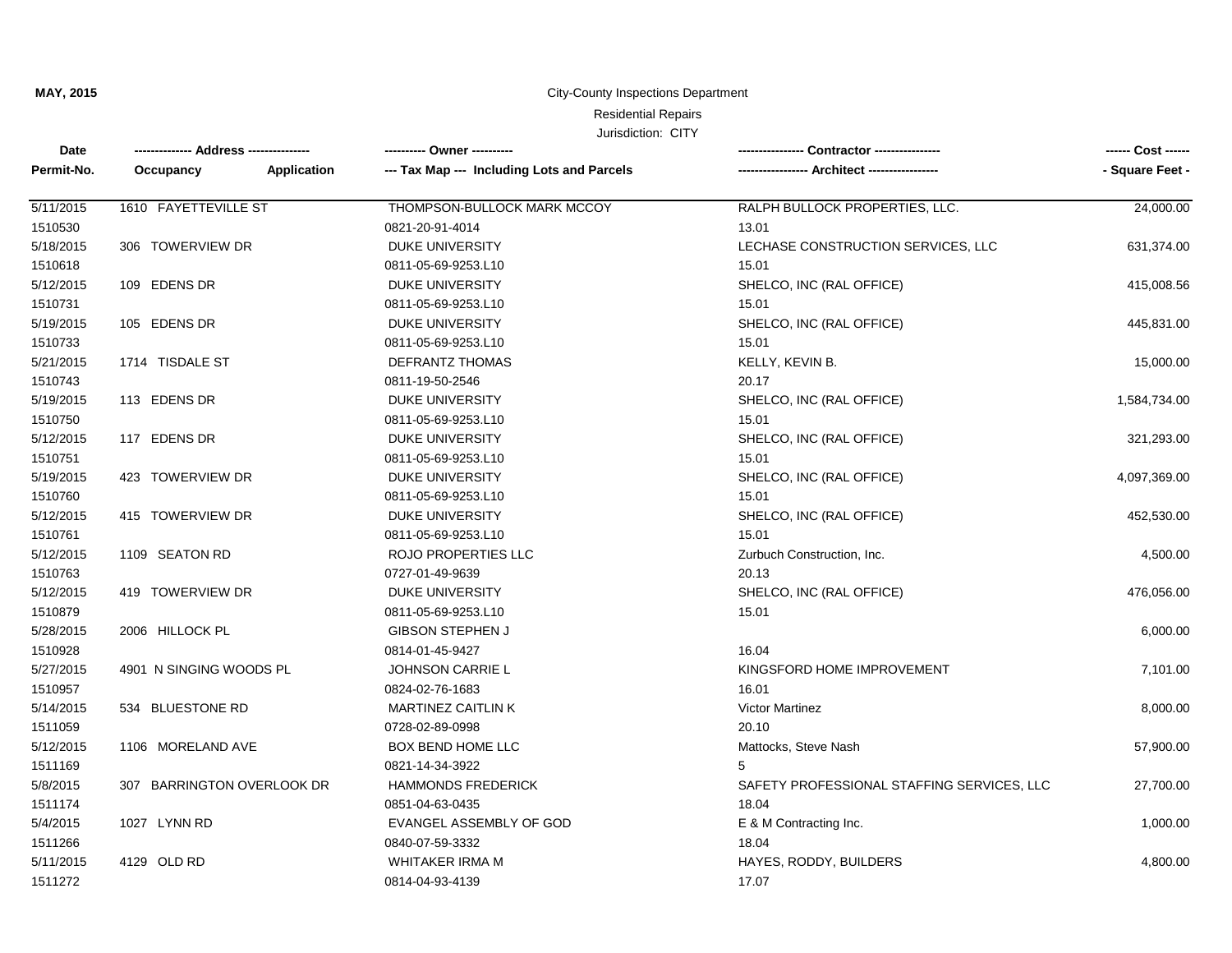#### City-County Inspections Department

## Residential Repairs

| Date       | -------------- Address --------------- |             | ---------- Owner ----------                |                                                      | ------ Cost ------ |
|------------|----------------------------------------|-------------|--------------------------------------------|------------------------------------------------------|--------------------|
| Permit-No. | Occupancy                              | Application | --- Tax Map --- Including Lots and Parcels |                                                      | - Square Feet -    |
| 5/11/2015  | 218 FORESTWOOD DR                      |             | POGOLOFF STEPHEN M                         | Hershberger, Todd Brindley                           | 107,500.00         |
| 1511273    |                                        |             | 0821-19-50-5333                            | $\overline{7}$                                       |                    |
| 5/11/2015  | 1244 CHAMPIONS POINTE DR               |             | <b>TREYBURN RESIDENTIAL OWNERS</b>         | <b>HALLAN CONSTRUCTION</b>                           | 38,000.00          |
| 1511287    |                                        |             | 0846-03-00-2632                            | 16.01                                                |                    |
| 5/4/2015   | 3807 CHURCHILL CIR                     |             | LOWE CRAVEN E                              | Sustainable Building Solutions LLC dba Green Horizon | 300,000.00         |
| 1511295    |                                        |             | 0719-01-39-0292                            | 20.08                                                |                    |
| 5/4/2015   | 4619 MARENA PL                         |             | <b>VICK BARBARA E</b>                      | EA SOUTHERLAND INC.                                  | 20,300.00          |
| 1511300    |                                        |             | 0709-03-14-2314                            | 20.18                                                |                    |
| 5/4/2015   | 2932 HOPE VALLEY RD                    |             | <b>GREER ROGER J</b>                       | <b>CAROLINA CUSTOM BUILDERS</b>                      | 33,980.00          |
| 1511310    |                                        |             | 0810-08-98-9110                            | 20.15                                                |                    |
| 5/4/2015   | 3609 STONEYBROOK DR                    |             | RACZOWSKI DENIS                            | KRICHCO CONSTRUCTION, INC.                           | 175,000.00         |
| 1511312    |                                        |             | 0813-04-51-2616                            | 17.05                                                |                    |
| 5/11/2015  | 3023 ROSEBRIAR DR                      |             | PICKLER EDGAR LANE III                     | <b>Graceland Portable Buildings</b>                  | 8,244.31           |
| 1511314    |                                        |             | 0814-04-81-8238                            | 17.11                                                |                    |
| 5/5/2015   | 5216 PENRITH DR                        |             | PENRITH TOWNHOMES LLC                      | CARY RECONSTRUCTION CO., LLC.                        | 52,969.67          |
| 1511329    |                                        |             | 0739-03-02-6402                            | 20.10                                                |                    |
| 5/4/2015   | 921 FLEMING DR                         |             | <b>ARCHER LISA LEE</b>                     | Prince & Sons, Inc.                                  | 41,081.00          |
| 1511330    |                                        |             | 0803-02-95-3205                            | 17.07                                                |                    |
| 5/18/2015  | 1001 ROSEHILL AVE                      |             | URBAN HAVEN LLC                            | SCHREIBER CONSTRUCTION                               | 78,325.00          |
| 1511333    |                                        |             | 0822-13-13-2936                            | 4.02                                                 |                    |
| 5/12/2015  | 109 COFIELD CIR                        |             | <b>SMITH RAMSEY G</b>                      | Sustainable Building Solutions LLC dba Green Horizon | 27,200.00          |
| 1511341    |                                        |             | 0719-03-32-5585                            | 20.08                                                |                    |
| 5/4/2015   | 108 W MAYNARD AVE                      |             | <b>SEYMOUR FREDERICK</b>                   | Isaac W Clark                                        | 6,000.00           |
| 1511347    |                                        |             | 0832-05-18-4616                            | 1.02                                                 |                    |
| 5/11/2015  | 3804 SOMERSET DR                       |             | MARTINDALE ALLEN R                         | HALLYBURTON, ROBERT S.                               | 20,500.00          |
| 1511352    |                                        |             | 0719-01-29-3491                            | 20.08                                                |                    |
| 5/4/2015   | 911 STATE ST                           |             | KAUFFMAN CHARLES S TRUSTEE                 | CAROLINA YARDBARNS, LLC                              | 4,200.00           |
| 1511354    |                                        |             | 0832-10-36-1677                            | 17.07                                                |                    |
| 5/11/2015  | 409 BUXTON ST                          |             | <b>THAXTON MELVIN R</b>                    | THD AT-HOME SERVICES, INC.                           | 6,870.00           |
| 1511363    |                                        |             | 0820-19-60-2505                            | 20.10                                                |                    |
| 5/5/2015   | 528 REYNOLDS AVE                       |             | <b>BASS BOBBY LEE</b>                      |                                                      | 121,000.00         |
| 1511365    |                                        |             | 0810-20-91-3892                            | 20.07                                                |                    |
| 5/4/2015   | 1007 GURLEY ST                         |             | UNION MISSIONARY BAPTIST                   | Economy Waste Transit                                | 1,000.00           |
| 1511366    |                                        |             | 0831-05-19-8263                            | 9                                                    |                    |
| 5/4/2015   | 2712 FAYETTEVILLE ST                   |             | <b>FEARRINGTON JULIA A</b>                 | T & T BACKHOE                                        | 1,000.00           |
| 1511367    |                                        |             | 0820-12-76-9536                            | 13.04                                                |                    |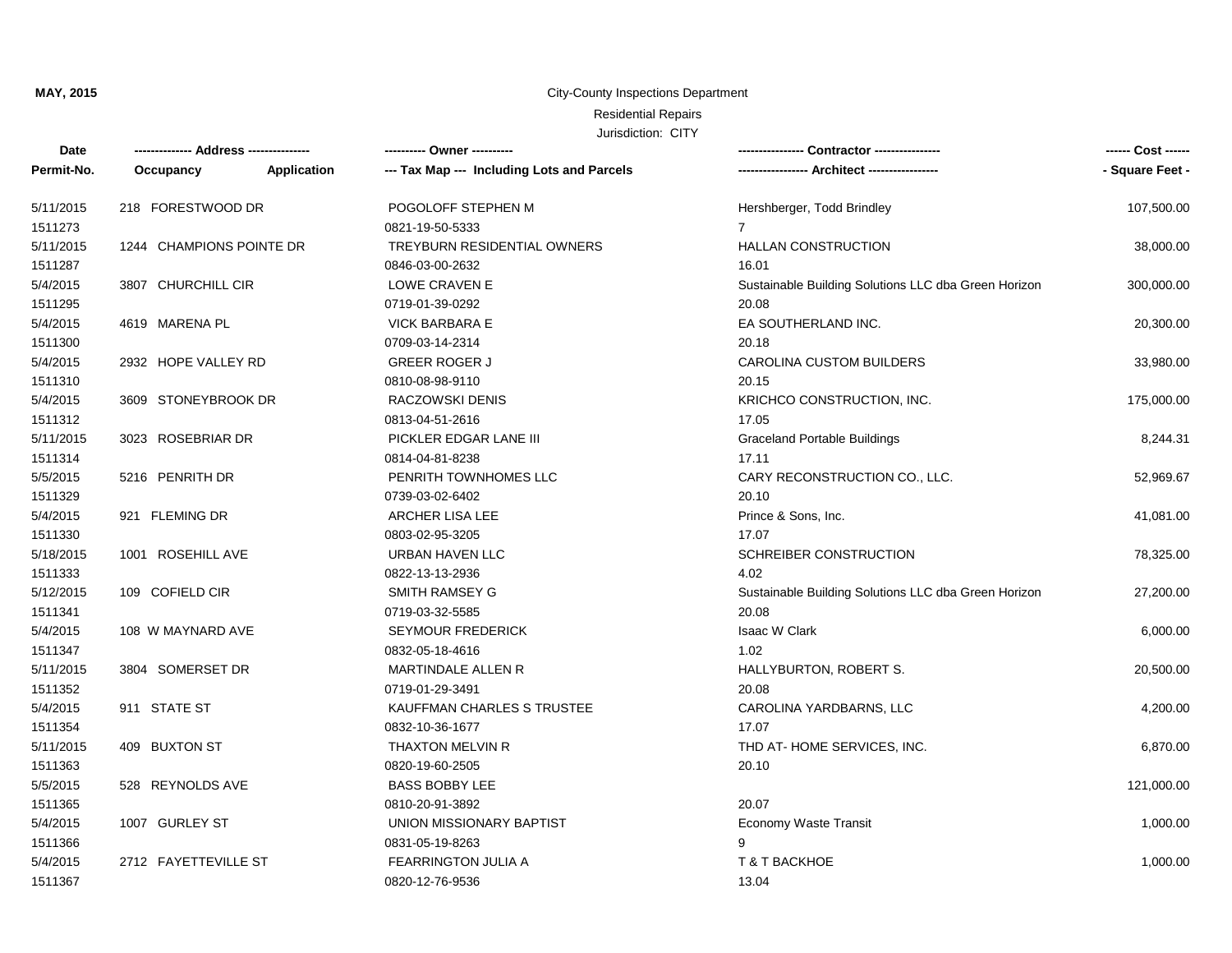#### City-County Inspections Department

# Residential Repairs

| Date       | -------------- Address --------------- |             | ---------- Owner ----------                |                                                      | ------ Cost ------ |
|------------|----------------------------------------|-------------|--------------------------------------------|------------------------------------------------------|--------------------|
| Permit-No. | Occupancy                              | Application | --- Tax Map --- Including Lots and Parcels | --- Architect ------------------                     | - Square Feet -    |
| 5/28/2015  | 1410 AUBURNDALE DR                     |             | <b>WATERS MICHAEL A</b>                    | SOUTHERN INSTALLATIONS, LLC                          | 2,050.00           |
| 1511374    |                                        |             | 0728-04-52-5543                            | 20.13                                                |                    |
| 5/8/2015   | 1328 CAMPUS DR                         |             | <b>DUKE UNIVERSITY</b>                     | LECHASE CONSTRUCTION SERVICES, LLC                   | 84,884.00          |
| 1511375    |                                        |             | 0822-07-41-9440                            | 15.03                                                |                    |
| 5/11/2015  | 421 GLENVIEW LN                        |             | KNIGGE KURT J                              | FOUR SEASONS SUNROOMS OF NORTH                       | 8,600.00           |
| 1511376    |                                        |             | 0850-01-25-2435                            | 18.05                                                |                    |
| 5/12/2015  | 1328 CAMPUS DR                         |             | <b>DUKE UNIVERSITY</b>                     | LECHASE CONSTRUCTION SERVICES, LLC                   | 1,687,314.00       |
| 1511377    |                                        |             | 0822-07-41-9440                            | 15.03                                                |                    |
| 5/11/2015  | 2208 HILLANDALE RD                     |             | <b>FLACK NORMAN</b>                        |                                                      | 1,300.00           |
| 1511390    |                                        |             | 0813-16-92-1892                            | 17.05                                                |                    |
| 5/12/2015  | 3412 WESTOVER RD                       |             | <b>LENTZ AARON C</b>                       | CATALYST HOME BLDRS&REALTY                           | 23,050.00          |
| 1511393    |                                        |             | 0719-01-29-6599                            | 20.08                                                |                    |
| 5/4/2015   | 2423 STATE ST                          |             | KAUFFMAN CHARLES S TRUSTEE                 |                                                      | 42,700.00          |
| 1511394    |                                        |             | 0832-10-36-1677                            | 1.01                                                 |                    |
| 5/21/2015  | 4526 BRACADA DR                        |             | SOMMERS JOSEPH EDWARD                      | VISTA HOME SOLUTIONS, LLC                            | 74,760.00          |
| 1511396    |                                        |             | 0803-02-55-5367                            | 17.07                                                |                    |
| 5/28/2015  | 4 COMET CT                             |             | <b>HAUGHTON LINDA MONICA</b>               | <b>Monica Cates</b>                                  | 21,500.00          |
| 1511397    |                                        |             | 0823-18-30-4585                            | 17.05                                                |                    |
| 5/5/2015   | 2617 ROCHELLE ST                       |             | LEE RAY BERGMAN LLC                        | SOUTHERN REPAIR SERVICE                              | 9,000.00           |
| 1511406    |                                        |             | 0841-10-35-4797                            | 18.02                                                |                    |
| 5/5/2015   | 1507 BLOUNT ST                         |             | <b>WITHERS JANET</b>                       | <b>GOLDEN RULE CARPENTRY</b>                         | 90,000.00          |
| 1511407    |                                        |             | 0821-14-22-5641                            | 6                                                    |                    |
| 5/5/2015   | 201 BELL ST                            |             | <b>JOHNSON MAKCARIO</b>                    | City of Oaks Home Inspections & General Contracting, | 21,200.00          |
| 1511409    |                                        |             | 0821-20-80-2535                            | 13.03                                                |                    |
| 5/4/2015   | 905 BERKELEY ST                        |             | SOLES RICHARD L                            | Turnlight Partners Ltd.                              | 4,200.00           |
| 1511410    |                                        |             | 0822-14-43-7394                            | 3.01                                                 |                    |
| 5/18/2015  | 924 GREEN ST                           |             | <b>FLORES PATRICK Q</b>                    | Olmstead Homesteads, Inc.                            | 5,000.00           |
| 1511415    |                                        |             | 0822-15-73-3032                            | 3.02                                                 |                    |
| 5/4/2015   | 611 KING ST                            |             | SOUTHERN REPAIR SERVICE INCORP             | King Construction Co., Inc., William C.              | 1,000.00           |
| 1511416    |                                        |             | 0831-20-71-5267                            | 10.01                                                |                    |
| 5/5/2015   | 2732 ELLEN ST                          |             | ALDRIDGE VIOLET PENNINGTON                 | HANDYMAN UNLIMITED                                   | 10,600.00          |
| 1511417    |                                        |             | 0813-16-93-9477                            | 17.05                                                |                    |
| 5/15/2015  | 3009 WILD MEADOW DR                    |             | CHAUNCEY PETER W                           | DODSON CONSTRUCTION CO., INC.                        | 57,689.00          |
| 1511435    |                                        |             | 0813-16-83-8591                            | 17.07                                                |                    |
| 5/11/2015  | 5205 KEMMONT RD                        |             | <b>BOVE JULIA</b>                          | Sierra Structures, Inc.                              | 7,050.00           |
| 1511436    |                                        |             | 0729-04-72-6125                            | 20.10                                                |                    |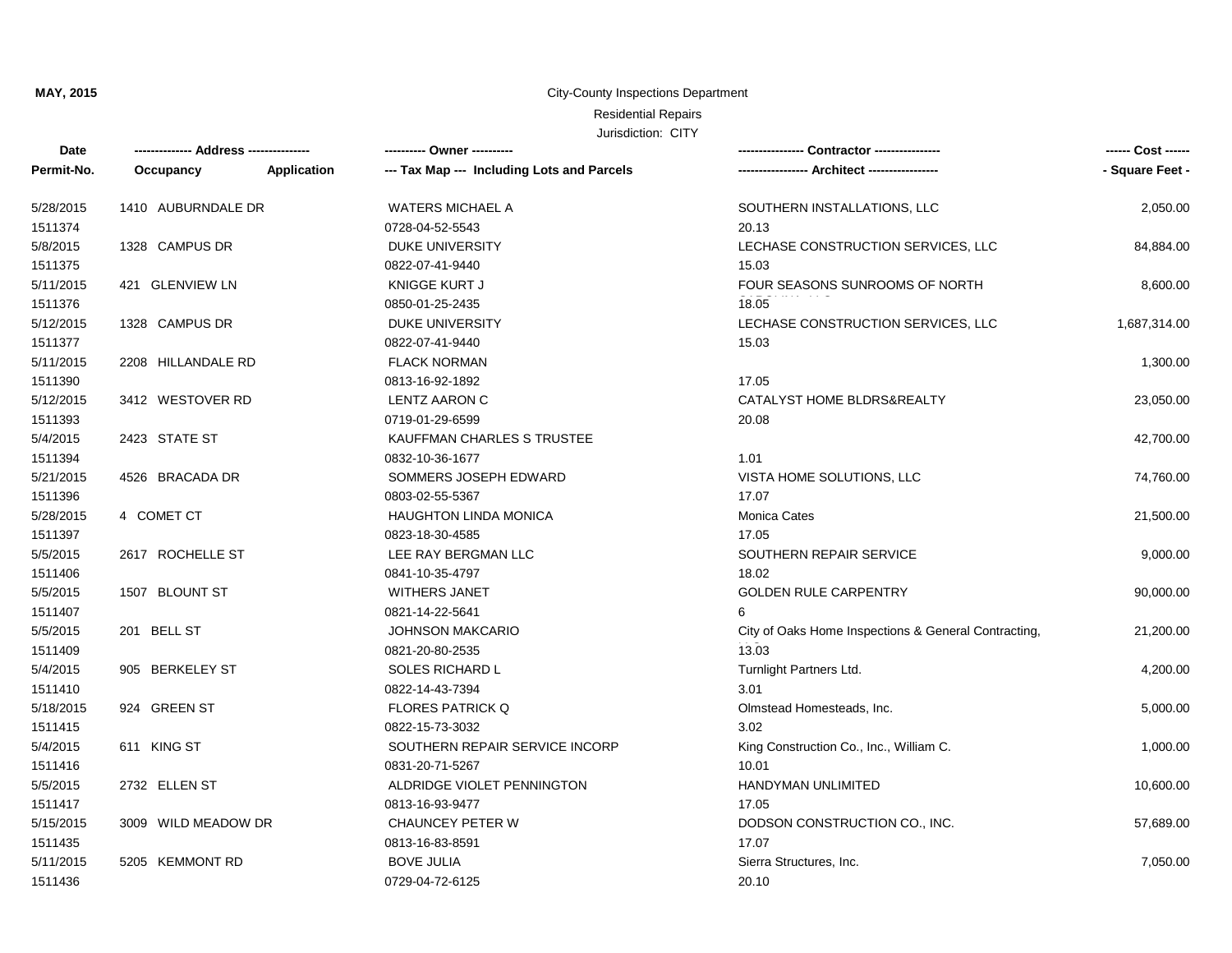#### City-County Inspections Department

# Residential Repairs

| Date       | -------------- Address --------------- |             | ---------- Owner ----------                |                                             | ------ Cost ------ |
|------------|----------------------------------------|-------------|--------------------------------------------|---------------------------------------------|--------------------|
| Permit-No. | Occupancy                              | Application | --- Tax Map --- Including Lots and Parcels | ---------------- Architect ---------------- | - Square Feet -    |
| 5/19/2015  | 35 WESTRIDGE DR                        |             | <b>GIFFORD SUZANNE G</b>                   | Renovatia, LLC                              | 46,950.00          |
| 1511438    |                                        |             | 0718-02-99-0440                            | 20.11                                       |                    |
| 5/21/2015  | 906 USHER ST                           |             | <b>ALLEN MARY FLAGLER</b>                  | Rivers, Christopher O'hara                  | 35,210.00          |
| 1511439    |                                        |             | 0833-15-64-3255                            | 17.09                                       |                    |
| 5/12/2015  | 2815 CASCADILLA ST                     |             | YOUNG ALVETH JOYCE                         |                                             | 3,800.00           |
| 1511442    |                                        |             | 0832-06-38-6612                            | 1.01                                        |                    |
| 5/14/2015  | 3 LANTERN VIEW LN                      |             | HILE-HOFFER JEREMY                         | BENCHMARK DECKS INC.                        | 14,500.00          |
| 1511444    |                                        |             | 0840-04-94-6273                            | 18.05                                       |                    |
| 5/5/2015   | 228 NEWBERRY LN                        |             | LEE EVAN M                                 | Ocoro Enterprises                           | 10,000.00          |
| 1511447    |                                        |             | 0851-04-61-5668                            | 18.04                                       |                    |
| 5/28/2015  | 3607 KILGO DR                          |             | <b>FOLEY STEPHANIE</b>                     | STEINBRECHER SERVICE INC.                   | 25,000.00          |
| 1511450    |                                        |             | 0801-03-32-4166                            | 20.17                                       |                    |
| 5/11/2015  | 703 OXFORDSHIRE LN                     |             | BERNSTEIN FERNANDO G                       | CARY RECONSTRUCTION CO., LLC.               | 43,000.00          |
| 1511452    |                                        |             | 0707-02-69-6971                            | 20.12                                       |                    |
| 5/11/2015  | 2508 ATLANTIC ST                       |             | <b>CRAWFORD MARGARET</b>                   | Terence O'Neal                              | 26,000.00          |
| 1511453    |                                        |             | 0820-08-87-5847                            | 13.03                                       |                    |
| 5/12/2015  | 1916 TAYLOR ST                         |             | <b>HABITAT FOR HUMANITY OF DURHAM</b>      | HABITAT FOR HUMANITY OF DURHAM INC.         | 75,000.00          |
| 1511455    |                                        |             | 0831-15-64-4727                            | 10.01                                       |                    |
| 5/14/2015  | 6925 KNOTTY PINE DR                    |             | STRASSLE LYLE E                            |                                             | 50,500.00          |
| 1511456    |                                        |             | 0708-03-42-5083                            | 20.12                                       |                    |
| 5/20/2015  | 115 DAVIDSON AVE                       |             | RICHARDSON CHRISTOPHER RUSSELL             |                                             | 33,000.00          |
| 1511457    |                                        |             | 0832-09-25-1757                            | 1.01                                        |                    |
| 5/24/2015  | 2316 W CLUB BLVD                       |             | SKOWRONEK CHRISTOPHER C                    | W. D. OSBORNE GENERAL CONTRACTOR, INC.      | 29,500.00          |
| 1511458    |                                        |             | 0822-09-05-3522                            | 4.01                                        |                    |
| 5/5/2015   | 6514 GLEN FORREST DR                   |             | RTP INTEGRITY GROUP LLC                    |                                             | 17,500.00          |
| 1511459    |                                        |             | 0708-03-44-7191                            | 20.12                                       |                    |
| 5/11/2015  | 911 ROSEHILL AVE                       |             | MONSEIN INVESTMENTS LLC                    | BERINI, JOE F., CONST. CO.                  | 1,000.00           |
| 1511462    |                                        |             | 0822-13-13-2611                            | 4.02                                        |                    |
| 5/12/2015  | 2310 GILMAN ST                         |             | PATEL KISHAN                               | THE RYLAND GROUP, INC.                      | 4,000.00           |
| 1511463    |                                        |             | 0850-04-74-9891                            | 18.05                                       |                    |
| 5/28/2015  | 7 ORVIETO WAY                          |             | LEYDON JOHN F                              | <b>Trades Construction</b>                  | 500.00             |
| 1511464    |                                        |             | 0709-03-02-5624                            | 20.18                                       |                    |
| 5/18/2015  | 5223 SWEET CLOVER CT                   |             | ROBINSON JENNIE NEEL                       |                                             | 15,755.00          |
| 1511487    |                                        |             | 0759-03-32-7812                            | 18.05                                       |                    |
| 5/19/2015  | 1402 MEADSTON DR                       |             | <b>HACKNEY CHARLES GORHAM</b>              |                                             | 28,500.00          |
| 1511490    |                                        |             | 0835-03-40-3362                            | 16.01                                       |                    |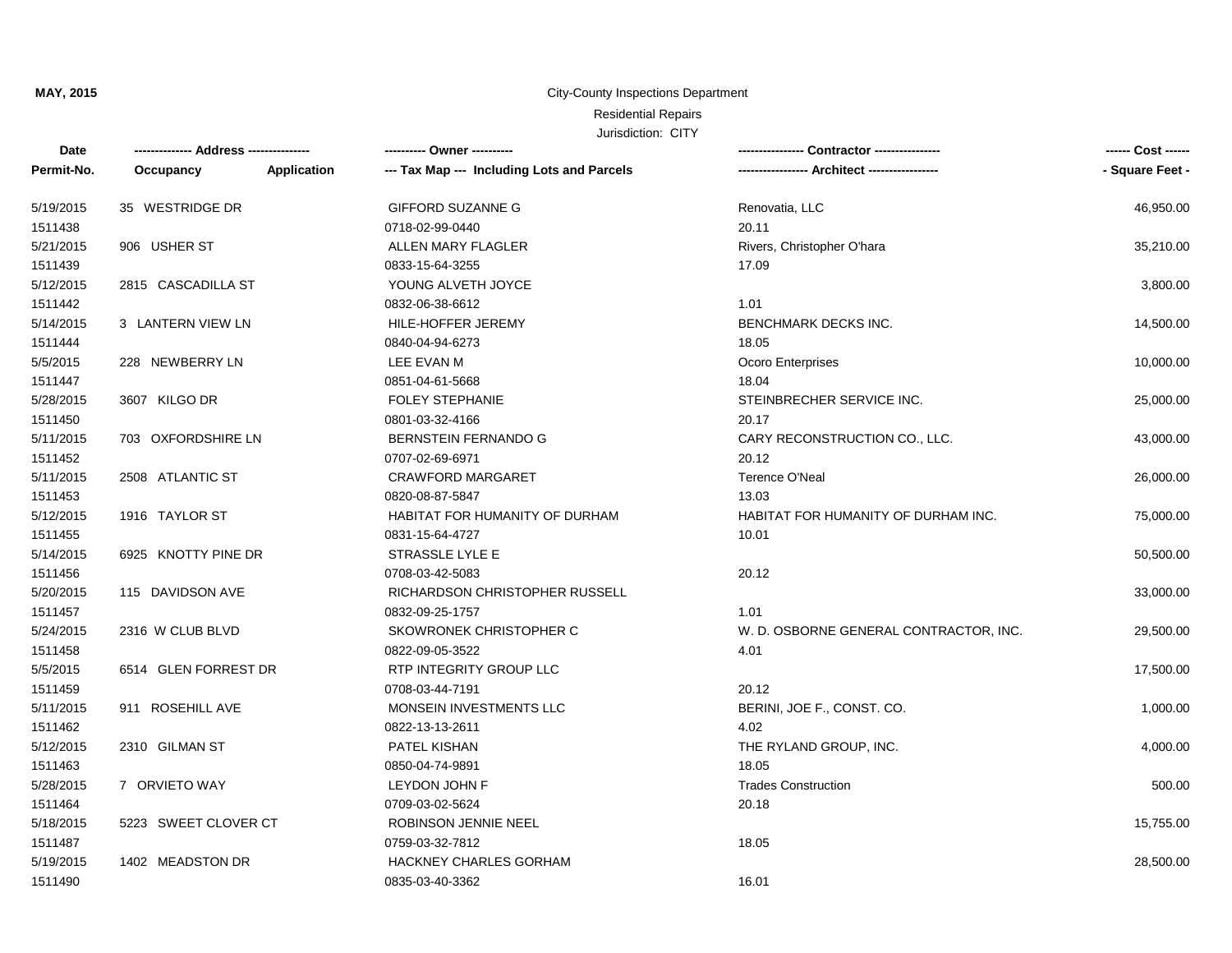#### City-County Inspections Department

## Residential Repairs

| Date       |                     |             | ---------- Owner ----------                |                                               | ------ Cost ------ |
|------------|---------------------|-------------|--------------------------------------------|-----------------------------------------------|--------------------|
| Permit-No. | Occupancy           | Application | --- Tax Map --- Including Lots and Parcels | --- Architect -------------                   | - Square Feet -    |
| 5/24/2015  | 1524 PALMER HILL DR |             | PATEL HASMUKHBHAI MAGANBHAI                | <b>LandArc Contracting Services</b>           | 13,915.00          |
| 1511491    |                     |             | 0769-01-46-0146                            | 19                                            |                    |
| 5/14/2015  | 2 JONATHAN CIR      |             | <b>FOGG ARNOLD B</b>                       | THD AT-HOME SERVICES, INC.                    | 6,536.00           |
| 1511492    |                     |             | 0830-15-54-2386                            | 20.09                                         |                    |
| 5/14/2015  | 2707 ROSS RD        |             | <b>JONES EXCELL JR</b>                     | THD AT-HOME SERVICES, INC.                    | 6,560.95           |
| 1511493    |                     |             | 0841-10-46-9342                            | 18.02                                         |                    |
| 5/12/2015  | 1021 W MARKHAM AVE  |             | <b>GLADWELL TARA N</b>                     | J & J Construction                            | 20,921.00          |
| 1511494    |                     |             | 0822-19-62-5481                            | 3.02                                          |                    |
| 5/14/2015  | 26 RINGWOOD CT      |             | <b>KING MARIANNA P</b>                     | Mike Adams Construction                       | 10,000.00          |
| 1511510    |                     |             | 0729-03-41-8454                            | 20.12                                         |                    |
| 5/19/2015  | 115 FLEMING DR      |             | <b>CHAHINE ZAHI B</b>                      |                                               | 8,000.00           |
| 1511515    |                     |             | 0803-02-95-5978                            | 17.07                                         |                    |
| 5/14/2015  | 4919 ROBINWOOD RD   |             | <b>XU QIUHUA</b>                           |                                               | 1,300.00           |
| 1511516    |                     |             | 0729-04-84-1772                            | 20.10                                         |                    |
| 5/28/2015  | 1202 VICKERS AVE    |             | DANIEL ALAN KENT                           | ACANTHUS CONSTRUCTION, LLC                    | 15,000.00          |
| 1511517    |                     |             | 0821-15-54-9859                            |                                               |                    |
| 5/14/2015  | 4013 THETFORD RD    |             | DICKINSON KENNETH E J                      | GRAYSON DARE HOMES, INC.                      | 3,500.00           |
| 1511518    |                     |             | 0719-01-05-6212                            | 20.18                                         |                    |
| 5/18/2015  | 1906 LEONARD DR     |             | ZLAND COMPANY LLC                          | <b>JOSH SORRELL</b>                           | 1,500.00           |
| 1511520    |                     |             | 0830-04-61-5558                            | 20.14                                         |                    |
| 5/19/2015  | 108 E ENTERPRISE ST |             | SELF-HELP VENTURES FUND                    | Thayer Custom Homes & Remodeling - T/A I.N.K. | 6,000.00           |
| 1511522    |                     |             | 0821-16-82-3826                            | 12.01                                         |                    |
| 5/19/2015  | 110 E ENTERPRISE ST |             | <b>CAPITAL CITY PROPERTY</b>               | Thayer Custom Homes & Remodeling - T/A I.N.K. | 6,000.00           |
| 1511523    |                     |             | 0821-16-82-3886                            | 12.01                                         |                    |
| 5/14/2015  | 9 OTTERS RUN        |             | <b>WILLIAMS FRED J</b>                     | THD AT-HOME SERVICES, INC.                    | 6,200.00           |
| 1511535    |                     |             | 0814-02-56-4876                            | 16.04                                         |                    |
| 5/18/2015  | 103 GRADUATE CT     |             | DAVIS DWYIAN N                             | THD AT-HOME SERVICES, INC.                    | 19,000.00          |
| 1511536    |                     |             | 0717-01-47-1362                            | 20.12                                         |                    |
| 5/14/2015  | 25 HAWTHORNE DR     |             | STALLCUP CATHY M                           | SOUTH TOWN CONSULTING                         | 15,000.00          |
| 1511537    |                     |             | 0813-01-06-5379                            | 17.07                                         |                    |
| 5/19/2015  | 2105 RUFFIN ST      |             | <b>SHEAVES HILARY</b>                      | <b>Ismael Cantro Cuevas</b>                   | 10,500.00          |
| 1511538    |                     |             | 0822-12-87-6249                            | 1.02                                          |                    |
| 5/18/2015  | 709 MALLARD AVE     |             | ELLERBEE DYLAN C M J                       | REDFOOT & WEBER CONSTRUCTION COMPANY          | 3,500.00           |
| 1511539    |                     |             | 0831-06-28-5088                            | 9                                             |                    |
| 5/11/2015  | 1403 GEARWOOD AVE   |             | <b>KNOWLES BEN LEE</b>                     |                                               | 6,500.00           |
| 1511541    |                     |             | 0831-06-39-1312                            | 9                                             |                    |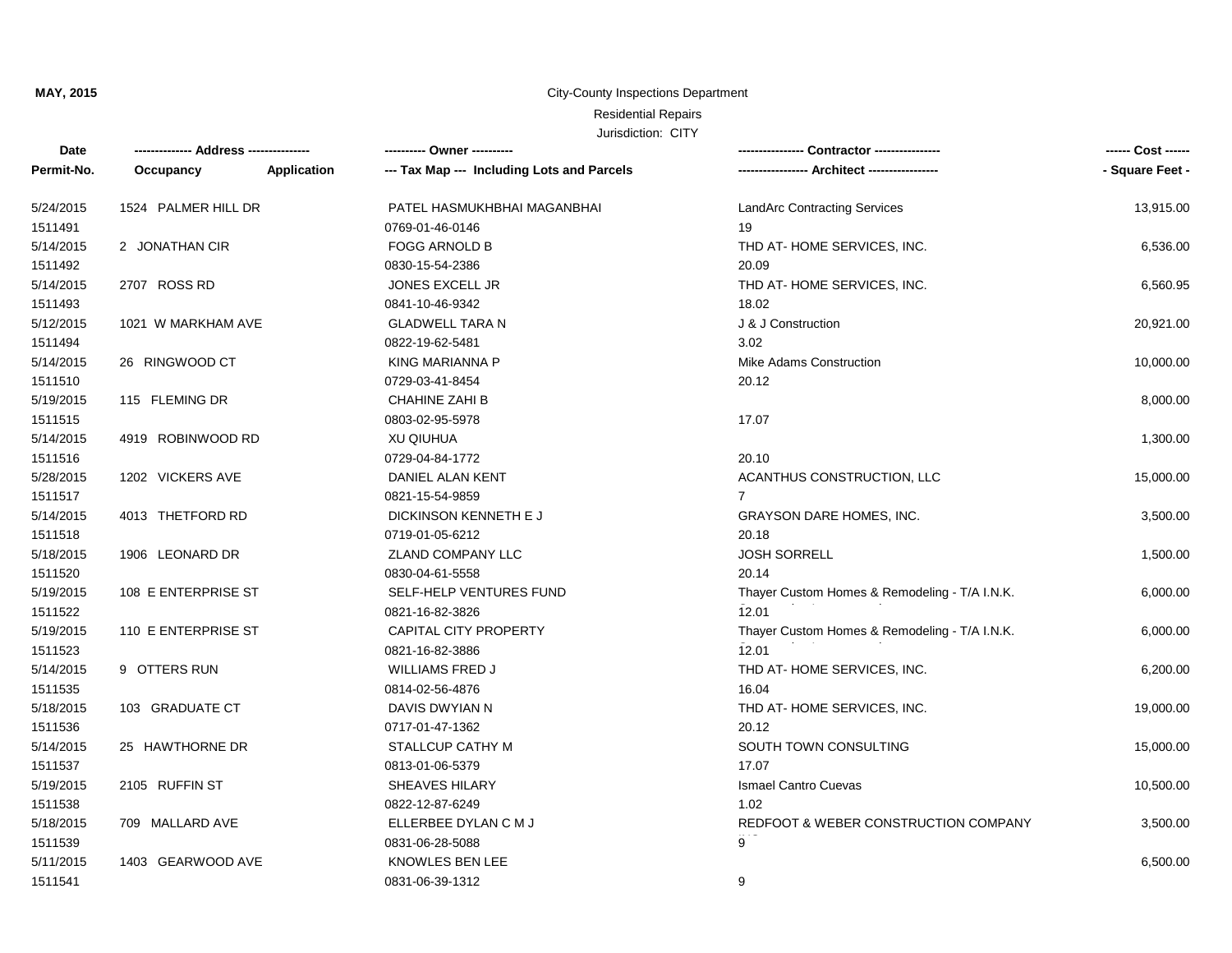#### City-County Inspections Department

## Residential Repairs

| <b>Date</b> |                        |             | ---------- Owner ----------                |                                                          | ------ Cost ------ |
|-------------|------------------------|-------------|--------------------------------------------|----------------------------------------------------------|--------------------|
| Permit-No.  | Occupancy              | Application | --- Tax Map --- Including Lots and Parcels | --- Architect ------------                               | - Square Feet -    |
| 5/25/2015   | 7 HARTLEY PL           |             | HOWELL CHRISTINE BEAL                      | <b>Rick Alvey</b>                                        | 23,515.00          |
| 1511549     |                        |             | 0800-02-58-7148                            | 20.17                                                    |                    |
| 5/18/2015   | 1120 N ROXBORO ST      |             | ROBERTS DEBORAH B                          | MCFARLAND, GLENN CLARK                                   | 25,800.00          |
| 1511560     |                        |             | 0831-05-19-6862                            | 9                                                        |                    |
| 5/18/2015   | 14 WINSLOW PL          |             | <b>DUFFY DANIEL S</b>                      | VALUE BUILDING SERVICES, INC.                            | 26,400.00          |
| 1511565     |                        |             | 9798-04-90-7701                            | 20.12                                                    |                    |
| 5/18/2015   | 128 ROSEDALE CREEK DR  |             | RELYEA ROSEMARIE B                         | Patio Enclosures, Inc. of Raleigh - Carolina Enclosures, | 14,775.00          |
| 1511568     |                        |             | 0769-03-32-7425                            | 19                                                       |                    |
| 5/18/2015   | 1015 YANCEY ST         |             | DURHAM COMMUNITY LAND TRUSTEES             | LeAnn Meckley                                            | 2,200.00           |
| 1511569     |                        |             | 0821-11-56-0605.L01                        | 5                                                        |                    |
| 5/18/2015   | 1106 HUNTSMAN DR       |             | <b>GRANT JOHN EDWARD II</b>                | NCT Specialty Contracting, Inc.                          | 15,336.00          |
| 1511570     |                        |             | 0728-03-42-2584                            | 20.13                                                    |                    |
| 5/18/2015   | 1801 BIVINS ST         |             | SULLIVAN KATHLEEN MARY                     | Turnlight Partners Ltd.                                  | 18,000.00          |
| 1511571     |                        |             | 0821-14-23-5341                            | 6                                                        |                    |
| 5/18/2015   | 100 STRATFORD LAKES DR |             | JAYNE MOLLIE J                             | THD AT-HOME SERVICES, INC.                               | 6,300.00           |
| 1511572     |                        |             | 0729-02-58-8558                            | 20.10                                                    |                    |
| 5/12/2015   | 3415 FLAT RIVER DR     |             | LEVEL CAROLINA HOMES LLC                   | Level Carolina Homes, LLC                                | 8,200.00           |
| 1511574     |                        |             | 0850-04-62-9030                            | 18.05                                                    |                    |
| 5/14/2015   | 5314 LACY RD           |             | <b>GRAFTON CARLTON LEWIS</b>               | <b>RAM JACK LLC</b>                                      | 22,800.00          |
| 1511601     |                        |             | 0729-04-71-0943                            | 20.10                                                    |                    |
| 5/28/2015   | 356 BIRCHRUN DR        |             | <b>ZHANG SONGHUA</b>                       | M/I HOMES OF RALEIGH LLC                                 | 5,000.00           |
| 1511629     |                        |             | 0825-03-44-9012                            | 16.03                                                    |                    |
| 5/28/2015   | 523 DAVIS DR           |             | LCFRE DURHAM KEYSTONE                      | MCDONALD-YORK CONSTRUCTION                               | 61,500.00          |
| 1511632     |                        |             | 0747-03-13-0124                            | 20.14                                                    |                    |
| 5/28/2015   | 709 ARNETTE AVE        |             | RENOVISION PROPERTIES LLC                  | Renovision Properties, LLC                               | 9,800.00           |
| 1511657     |                        |             | 0821-11-57-4049                            | $\overline{7}$                                           |                    |
| 5/22/2015   | 26 OAK DR              |             | MCCLERNON FRANCIS JOSEPH                   | FOX GENERAL CONTRACTING                                  | 54,106.00          |
| 1511660     |                        |             | 0821-18-41-3565                            | $\overline{7}$                                           |                    |
| 5/24/2015   | 1115 E OAK DR          |             | SOUDERS ELLIS RAY JR                       | FOUNDATION XPERTS, LLC                                   | 25,000.00          |
| 1511669     |                        |             | 0813-01-15-0413                            | 17.07                                                    |                    |
| 5/25/2015   | 4704 CUMBERLAND DR     |             | KESSLER-ZILLES MICHELE B                   | HOMECRAFTER INC.                                         | 17,850.00          |
| 1511670     |                        |             | 0802-02-68-9236                            | 17.06                                                    |                    |
| 5/24/2015   | 14 DARTFORD CT         |             | <b>THOMAS BRUCE</b>                        | Moneypenny, William W.                                   | 20,000.00          |
| 1511674     |                        |             | 0708-01-35-7904                            | 20.12                                                    |                    |
| 5/19/2015   | 3310 PARK OVERLOOK DR  |             | WALTERS JOSHUA R                           | <b>MATTHEW G. DREPS</b>                                  | 20,600.00          |
| 1511677     |                        |             | 0814-04-53-6116                            | 17.07                                                    |                    |